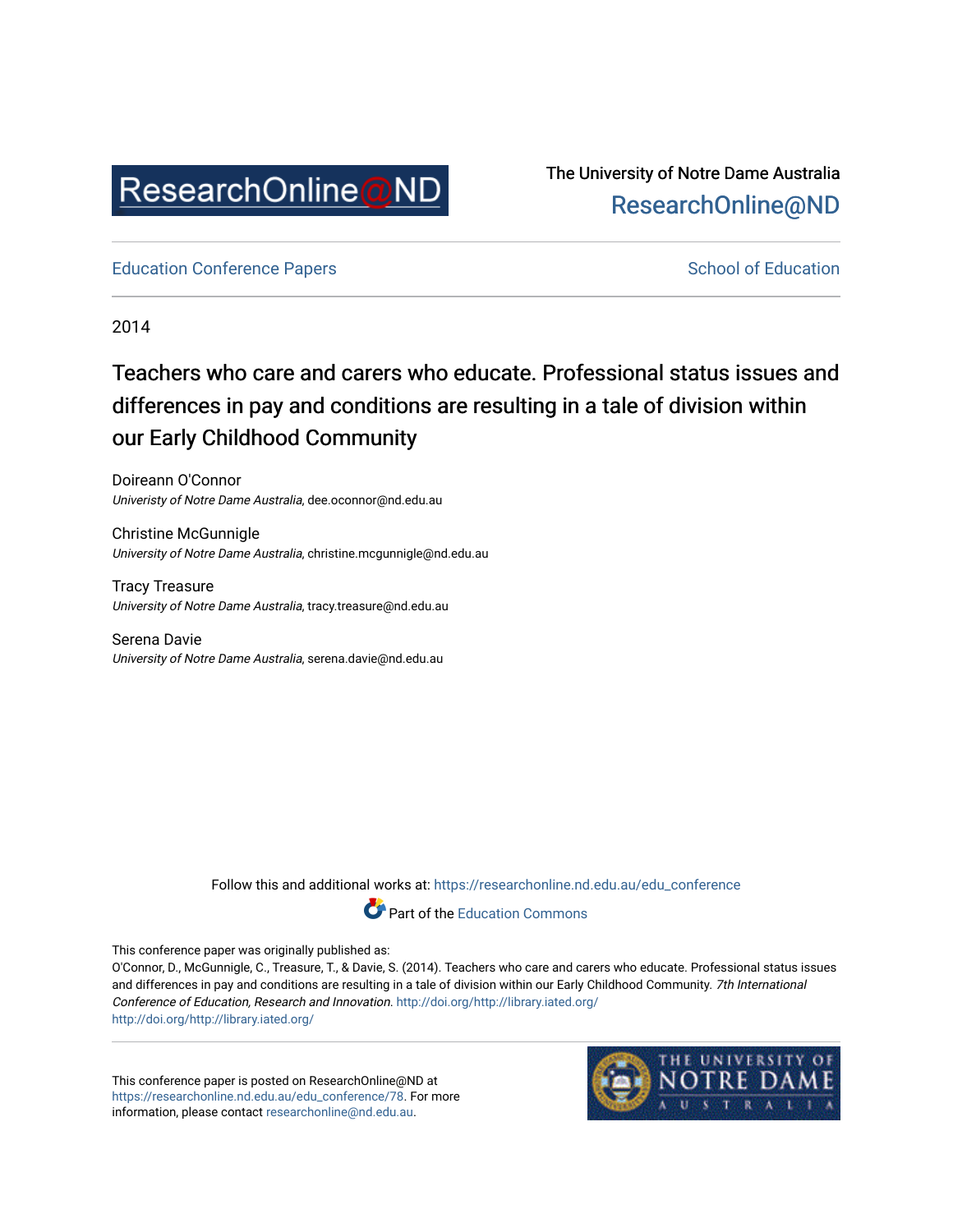# **TEACHERS WHO CARE AND CARERS WHO EDUCATE?**

# **Professional status issues and difference in pay and conditions are resulting in a tale of division within our Early Childhood Community.**

**O'Connor, D<sup>1</sup> , McGunnigle, C<sup>2</sup> , Treasure, T<sup>3</sup> , Davie, S<sup>4</sup> .**

*<sup>1</sup> The University of Notre Dame (AUSTRALIA)* 

*<sup>2</sup> The University of Notre Dame (AUSTRALIA)* 

*<sup>3</sup>The University of Notre Dame (AUSTRALIA)* 

*<sup>4</sup>The University of Notre Dame (AUSTRALIA)* 

#### **Abstract**

This paper presents the findings of a research project that investigated the views of a group of preservice teachers both before and after their exposure to practice within professional Childcare. A mixed methods approach was employed. Thirty students in their third year of a four year teaching degree at The University of Notre Dame, Australia were surveyed and interviewed before and after embarking on a ten week practicum within the Childcare sector.

A key finding of the study was that there is currently great division within the Western Australian Early Childhood Education sector. This division has arisen following a recent Government policy decision that requires qualified teachers to be employed in Childcare Services by 2014. However, the current lead educators within these care based settings are resentful of the implication that qualified teachers are needed to improve consistency and quality in the early years. This resentment coupled with the lower levels of pay and conditions within Childcare settings in comparison to schools serves to make Childcare an unattractive prospect for qualified teachers. However, when the reasons for the resentment are explored, they expose an inequity of status that challenges the identity of those on both sides of the divide within what should be a community… a community of educators with the shared goal of supporting the holistic education of Western Australia's youngest children*.*

This paper makes a necessary contribution to the current research context where research on perspectives of teacher-educators within Childcare is limited. It is particularly pertinent in the context of the implementation of the policy requiring a qualified teacher to be employed within Childcare settings from 2014 onwards. The central message of the research is that this community needs healing and support in order to move beyond the power struggle to be free to educate children within their related and equally important spheres of expertise.

Keywords: Community, Educare, Childcare, Education, Teachers, Pre-service, Status.

.

# **1 THE POLICY CONTEXT FOR EARLY CHILDHOOD EDUCATION AND CARE WITHIN WESTERN AUSTRALIAN**

The level of quality within early care and education experiences for young children impacts from birth (McCain, Mustard & Shanke, 2007; National Scientific Council on the Developing Child, 2004; Tayler, 2012). Children who experience a high level of quality in education and care settings in the formative and pivotal years before the commencement of formal schooling have been shown to have improved outcomes for success within their later educational achievements (OECD, 2006; Tayler, 2012). The reverse is also true; young children who experience poor quality care and education in the early years demonstrate a reduction in education and social outcomes (Schweinhart et al., 2005). In Australia, the policy context which seeks to promote high quality is set down within the *National Quality Framework*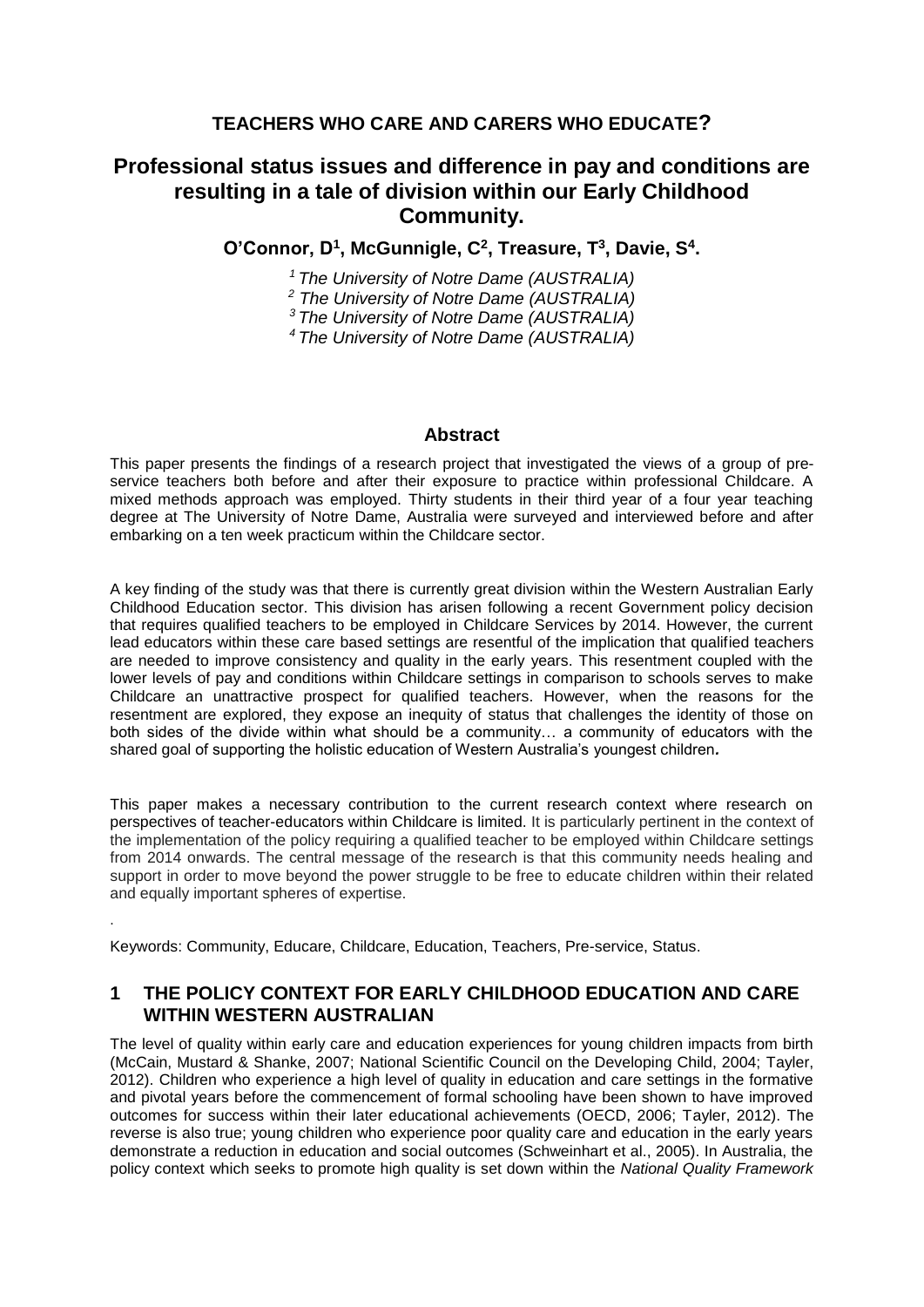*(NQF)* (2009). As a set of policy measures, it is an effort to respond to the growing body of international research-based evidence that underpins the importance of quality within the early years.

Historically, the care and education of our youngest children in Western Australia has been segregated. Childcare was regulated to the realm of care; exclusive of education. Education was deemed the remit of schools. This unfounded and mistaken division endured until the *NQF* was launched in 2009 (Brennan, 2009 in Bowes & Grace, 2009). The rationale for the development of the *NQF* lies within the Organisation for Economic Cooperation and Development's (OECD) 2006 paper, *Starting Strong II*.

*Starting Strong II* recorded that Australia as a nation, was trailing well behind other countries of comparable economic status relative to both investment in the early years and overall educational output in general. A connection was made between these two findings. The correlation between investment in early childhood care and education and lifelong social and educational outcomes is well documented (Currie, 2009; Heckman, 2007). The OECD's report called on the Australian Government to invest in the early years to bring about a more cohesive, integrated and unified approach to promoting quality across the board by developing a sectoral structure where care and education were less segregated and more integrated conceptually, perceptually and practically.

The Australian Government's response was set down within the strategy, *Investing in the Early Years – A National Early Childhood Development Strategy* (Council of Australian Governments [COAG], 2009). It establishes the commitment to take action to achieve this cohesiveness through unification of education and care within the early years sector. The main thesis of the strategy drew on international research justifications for change and set down a clear Governmental commitment to increasing the quality of care and education experiences for children aged birth to 8 years. The strategy also unequivocally affirms that Australia must expand development opportunities for young children as a way of improving long term educational, social, health and wellbeing outcomes (COAG, 2009).

The *National Early Childhood Development Strategy* (2009) evolved into the *NQF* (2011). The framework focuses on quality for children in education and care services between the ages of birth and eight years of age (COAG, 2009). This framework is made up of four initiatives. Together these form a legislative framework, a clear quality standard, a quality assessment and rating system and a national organisation called Australian Children's Education and Care Quality Authority (ACECQA). The *National Quality Standard (NQS)* (ACECQA, 2013) is charged with establishing the standard of quality that underpins the integrity of services which provide for children age 0-5 years. The *NQF*  includes *The Early Years Learning Framework: Belonging, Being and Becoming (EYLF)* (Department of Education, Employment and Workplace Relations [DEEWR], 2009). The *NQF* also establishes a policy context for educators working with children aged birth to age 5 in Childcare and in schools. The *EYLF* includes practical outcomes, principles and practices for a variety of settings and contexts. The document also calls on the sector to ensure that children have *agency and voice* and emphasises the requirement that educators must seek to work holistically with children.

In underpinning the importance of holistic education, the *EYLF* is building on a vast growing body of international research that evidences that children who develop holistic well-being are much more successful learners, have higher health outcomes, better lifelong relationships, invest more in their communities and are more active within their commitment to the sustainability of the environment (Gordon, O'Toole & Whitman, 2008). The *EYLF* also emphasises the complex role of the educator in supplying children with experiences that support them to develop holistically through play, social interaction, connection and engagement.

One striking measure, within the whole evolving policy context, that has had far reaching effects within Childcare, is the new requirement for Childcare Services to employ a qualified teacher. The aims of the requirement are to further the integration of education within care settings and raise the levels of quality. Its impact has yet to be formally measured. This study sheds some light however on some unforeseen problems with its design. Supporting structures that bolster its implementation will certainly be needed if it is to achieve its double aim of raising quality and integrating education and care within the sector.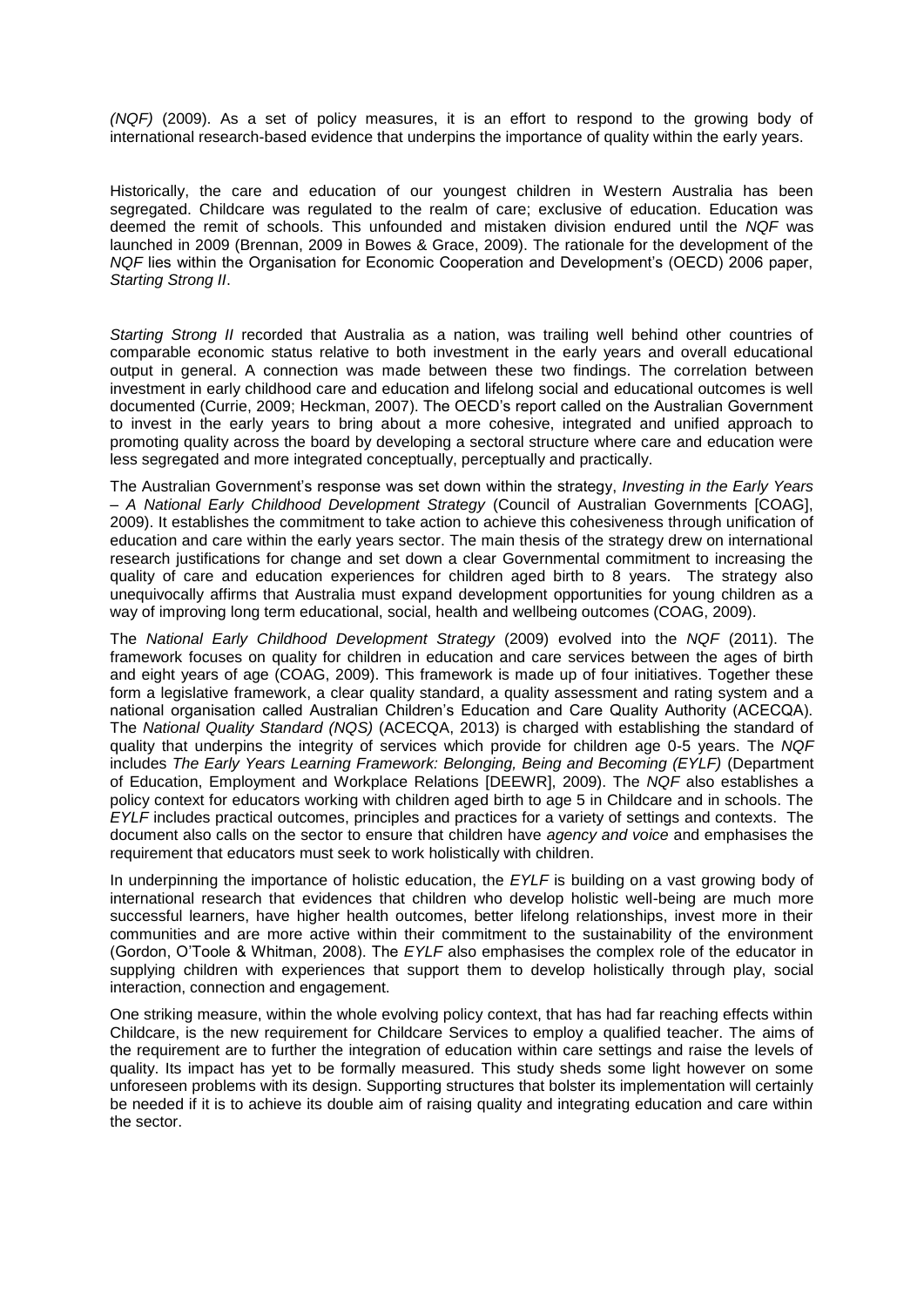# **2 PROJECT RESEARCH METHODOLOGY**

#### 2.1 *Research Design*

This research project utilised a mixed method approach to investigate the perceptions and expectations of pre-service teachers both before and after engaging in a 10 week practicum experience in Childcare. The aim of this investigation was to determine how these students, in their third year of a four year Bachelor's degree, perceived the sector to ascertain if these perceptions changed following the immersion experience. The research design adopted quantitative surveys and the qualitative technique of semi-structured interviews.

A mixed methods approach to this investigation was selected for its ability to allow the integration and comparison of data collected quantitatively and qualitatively as this method facilitates both "statistical and thematic techniques" (Teddlie & Tashakkori, 2009, p.27). Benefits of a mixed methods approach are described by Creswell (2014) as providing "a more complete understanding of a research problem than either quantitative or qualitative data alone" (p. 19). In this investigation, the gathering of data through a quantitative survey with a follow-up interview was viewed as providing more comprehensive data on the pre-service teachers' perceptions and expectations of the Childcare sector. A convergent parallel model of mixed methods was used whereby the two data sets were collected and analysed distinctively and then compared (Creswell, 2014).

#### *2.1.1 Quantitative Methods*

Quantitative methods provide "a numeric description of trends, attitudes, or opinions of a population by studying a sample of that population" (Creswell, 2014, p.155). This investigation sought to establish the perceptions of the pre-service teacher population pre and post the Childcare practicum through the quantitative technique of surveys.

The use of a personal survey was employed as they "are appropriate when we want to learn about self-reported beliefs or behaviours" (Neuman, 2011, p.309). The survey consisted of 22 items and asked pre-service teachers to rate how they felt against various statements related to education and care, employment and conditions in the Childcare context. The survey was administered, and consent obtained from 30 participants, during a pre-requisite class to the Childcare practicum, approximately one month prior to undertaking the experience. Surveys were completed anonymously to protect the identity of the pre-service teachers. As emphasised by Neuman (2011), the survey was trialled to ensure it avoided ambiguous or vague language. Surveys were statistically analysed against each of the 22 items. In the second phase of this investigation, the 30 participants were re-issued the same survey one month after the conclusion of the 10 week Childcare experience. Once analysed against each item, the overall data set was compared to the initial survey responses. Survey data was also used for a comparison to the qualitative data set.

#### *2.1.2 Qualitative Methods*

Qualitative methods typically involve "the techniques associated with the gathering, analysis, interpretation, and presentation of *narrative* information" (Teddlie & Tashakkori, 2009, p.6). Qualitative methods in this investigation provided an opportunity to gather more comprehensive data on preservice teachers' perceptions and expectations of the Childcare sector and was used in conjunction with the quantitative data set as part of a mixed methods approach. Qualitative research commonly involves interviewing (Neuman, 2011) and this investigation utilised this method.

Following the quantitative survey, pre-service teachers who had provided consent, were interviewed. The interviews followed a semi-structured format as this allows for the interviewer to probe areas of interest as they arise, and the ordering of the questions is less important (Smith, 2008). The interviewer's role in the semi-structured interview is "to facilitate and guide rather than dictate" (Smith, 2008, p.63) and this provides opportunity for the interviewer to focus on what the respondent is saying. The interview process consisted of open-ended questions regarding the pre-services teachers' expectations, and later perceptions, regarding the Childcare sector. Interviews lasted for approximately one hour and were conducted on the university campus. The same interview questions were used both one month prior to, and one month after the conclusion of, the practicum experience.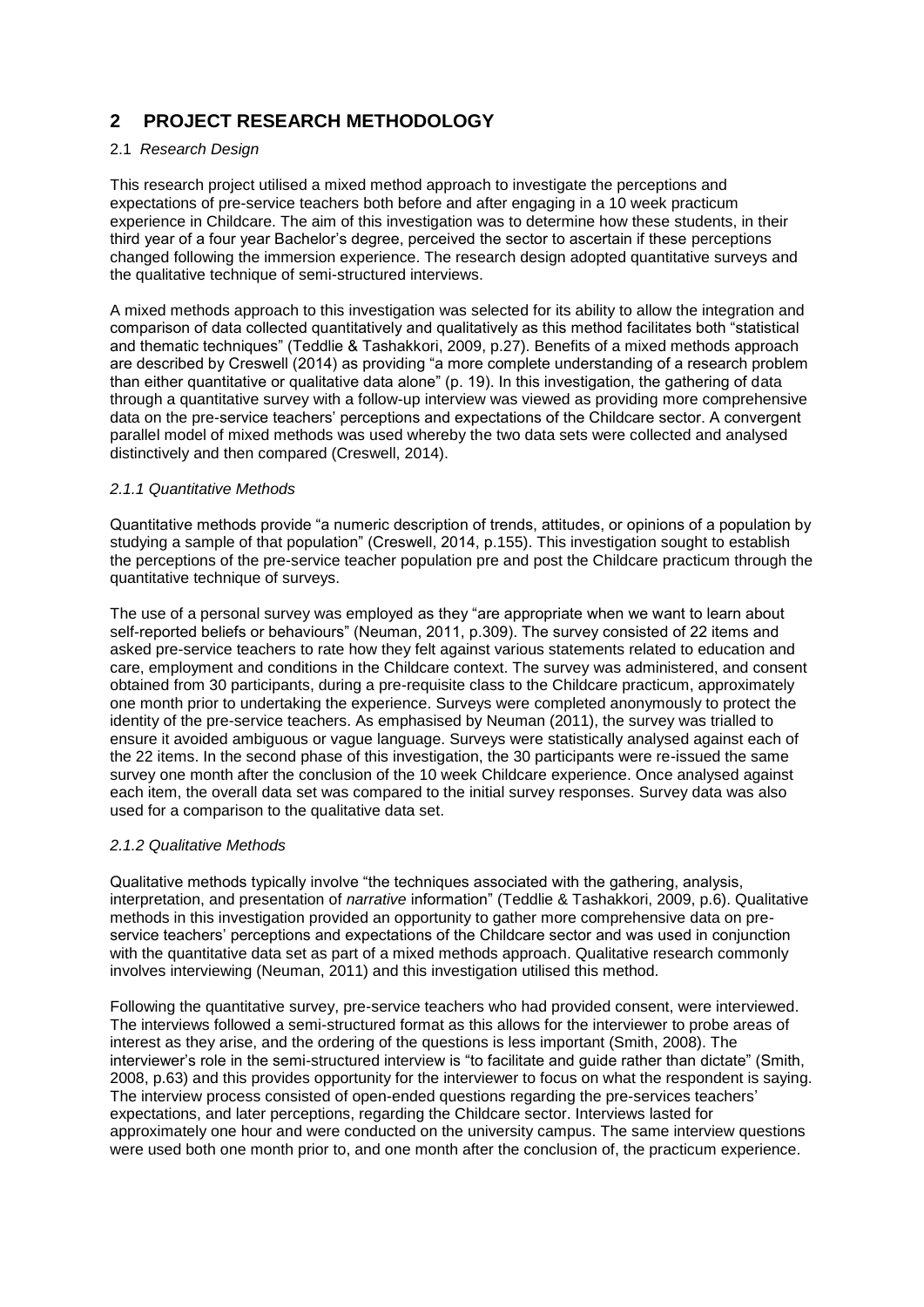Both sets of interviews were digitally recorded and then transcribed. Participants were allocated a pseudonym at interview in order to de-identify data. In analysing the transcripts, these were read repeatedly and coded to draw out themes. In the coding process, as suggested by Neuman (2011), open coding was used initially to identify major themes and categories within individual transcripts. Subsequently, selective coding was used whereby comparisons were made after all data sets had been collected to determine major themes. As a result, six themes were identified, and most notably, the identification of professional status as a key theme.

#### *2.2 Data Analysis Comparison*

As a mixed method approach requires that the quantitative and qualitative data sets are integrated (Teddlie & Tashakkori, 2009), once analysed distinctively, the survey and interviews were compared in this study. The comparison between the themes identified through the coding of transcripts and the statistical data gained through the survey analysis ensured validity of the investigation.

#### *2.3 Participant Selection*

Participants for this investigation were selected purposively. Purposive sampling involves a "nonrandom sample in which the researcher … locates all possible cases of a highly specific…population" (Neuman, 2011, p. 267). The target population for this study was pre-service teachers within the early childhood Bachelor of Education degree. As this study sought to investigate the perceptions and expectations of this population prior to, and at the commencement of, their experience in Childcare, the third year cohort were selected due to the proximity in the course to this practicum. Pre-service teachers were invited to be a part of the research project during a pre-requisite class to the practicum. At this time, pre-service teachers had the option to consent to complete the survey and/or interview or neither. Through this process, 30 participants consented to being involved in the investigation, with the option to withdraw at any time.

### **3 THE DIVISION BETWEEN CARE AND EDUCATION**

Growing evidence from international social, educational and neuro-scientific research indicates that high quality ECE programs have a dramatic positive impact later in life. As a result Western economies have recently started to address the issue of provision of high quality childcare as an educational goal (Thorpe, Millear, & Petriwskyj, 2012). This recognition for the Childcare sector as intrinsically educational has resulted in a growing awareness of the need for unification and integration with care and education; disciplines that traditionally have been viewed as separate entities by policy makers internationally (O'Connor, McGunnigle, Treasure & Davie, 2014).

This movement was acknowledged by the participants of this study with 98% disagreeing that education was more important than care; both before and after their practicum experience. In addition, the number who allocated equal importance to care and education almost doubled following their exposure to Childcare practice within the practicum. Furthermore, almost all of the participants interviewed spoke strongly of their support for the value of unification.

"You can teach through the care process...both support each other...both are important".

"I think they cross over…to educate you should care and a carer should educate...I think they're both pretty much equally as important as each other".

The Australian policy context which aims to move the sector into an integrated space is an important one as it officially recognises the educational value of care. This recognition will impact on a huge number of young children. Long day care was used by over 801 000 children under the age of 5 in 2006 and the number is rising. The Jovanovic study shows that this growth trend is likely to continue as more women return to work and welfare payments are reduced. Demand for Childcare workers outstrips supply in Australia (2013). The discontent of the educators within the Childcare sector is also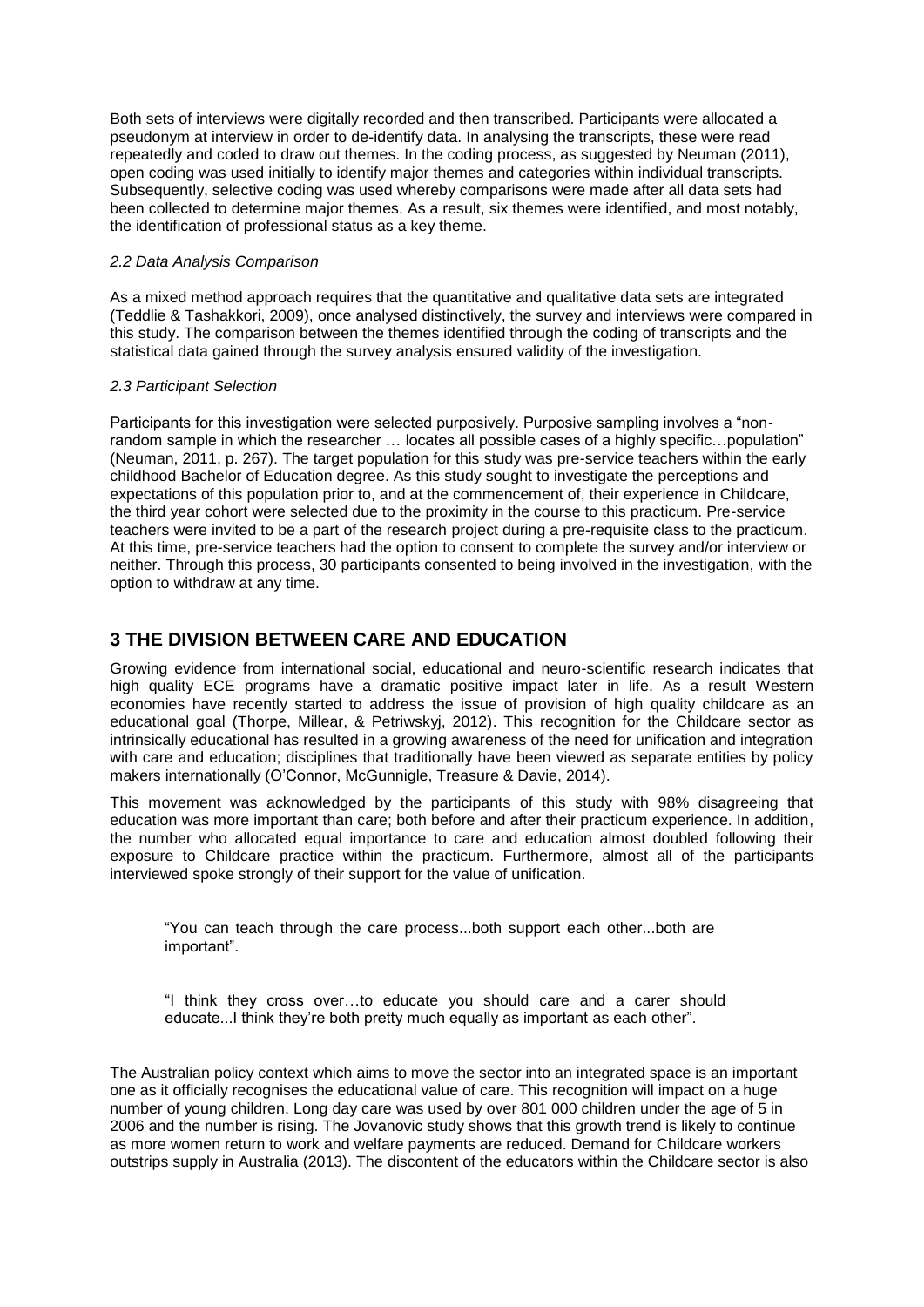rising. The staff turnover rate is up to 60% in some Australian states and 51% of educators agreed that they would leave the sector today if they could (Jovanovic, 2013).

"I think she was angry because she doesn't like her job; well actually that's not wholly fair, she does like the work itself but not the fact that everyone thinks it's a basic job that doesn't take any skill. It's so unfair on them really. They actually need as much knowledge and skills as a teacher does, probably more if I am being totally honest".

The complexity of the role of educators within a Childcare setting is well documented. The Recchia and Shin study of early childhood pre-service teachers undertaking a practicum with infants in New York, found that practical experiences enabled pre-service teaches to re-think their traditional beliefs about the needs of infants and their sense of themselves as teachers (2010). Many of the pre-service teachers expressed initial shock and fear in the foreign infant setting and then struggled to redefine their role as teachers. As they were encouraged to observe children without jumping in they began to realise the depth of the work involved. Pre-verbal infants engaged with educators using gestures and minimal language. In addition to the power of observation the pre-service teachers learnt about the intimacy associated with caregiving and how to manage a professional emotional connection as a medium for education. The study showed that the professional role of the infant caregiver is a highly involved one (Recchia & Shin, 2010).

#### **4 POWER DYNAMICS AND ENSUING CHORDS OF DISCONTENT**

Many of this study's participants were challenged by the power dynamics they experienced on their Childcare practicums.

"She belittled teachers every chance she could. It was like an opportunity for her to pay us back for how much more status teachers have in the overall education community by showing us how little we have within Childcare".

"I was made to feel kind of worthless from the start, the girls in my room didn't even use my name, they just called me student".

"I don't know how many times a day I heard *what would you know you are only a student*. I think they had a hang up about the degree and went out of their way to belittle it".

This inversion of the power dynamics is very interesting. It appears to be a reaction against the deep injustice ingrained within the differences in recognition for work with children that is classified as care and work with children that is classified as education. The unofficial disempowering of teachers within Childcare has been documented beyond this study. In Grarock and Morrissey's study (2013), degree qualified teachers felt able to implement changes in their own programs but not across their centre. A key barrier to implementing change across the centre was a lack of authority which was keenly felt and clearly communicated.

For the participants of this study, this disempowering resulted in many pre-service teachers feeling discouraged to view Childcare as a viable career option. The percentage who strongly agreed that they saw themselves solely as a school based teacher went from 35% before the Childcare practicum to 65% after the experience. The qualitative data illuminates this as being closely related to the power dynamics and their repercussions for feelings of discontent within the Childcare environment.

"I don't think teachers are welcome within Childcare. I didn't feel welcome and I won't be going back".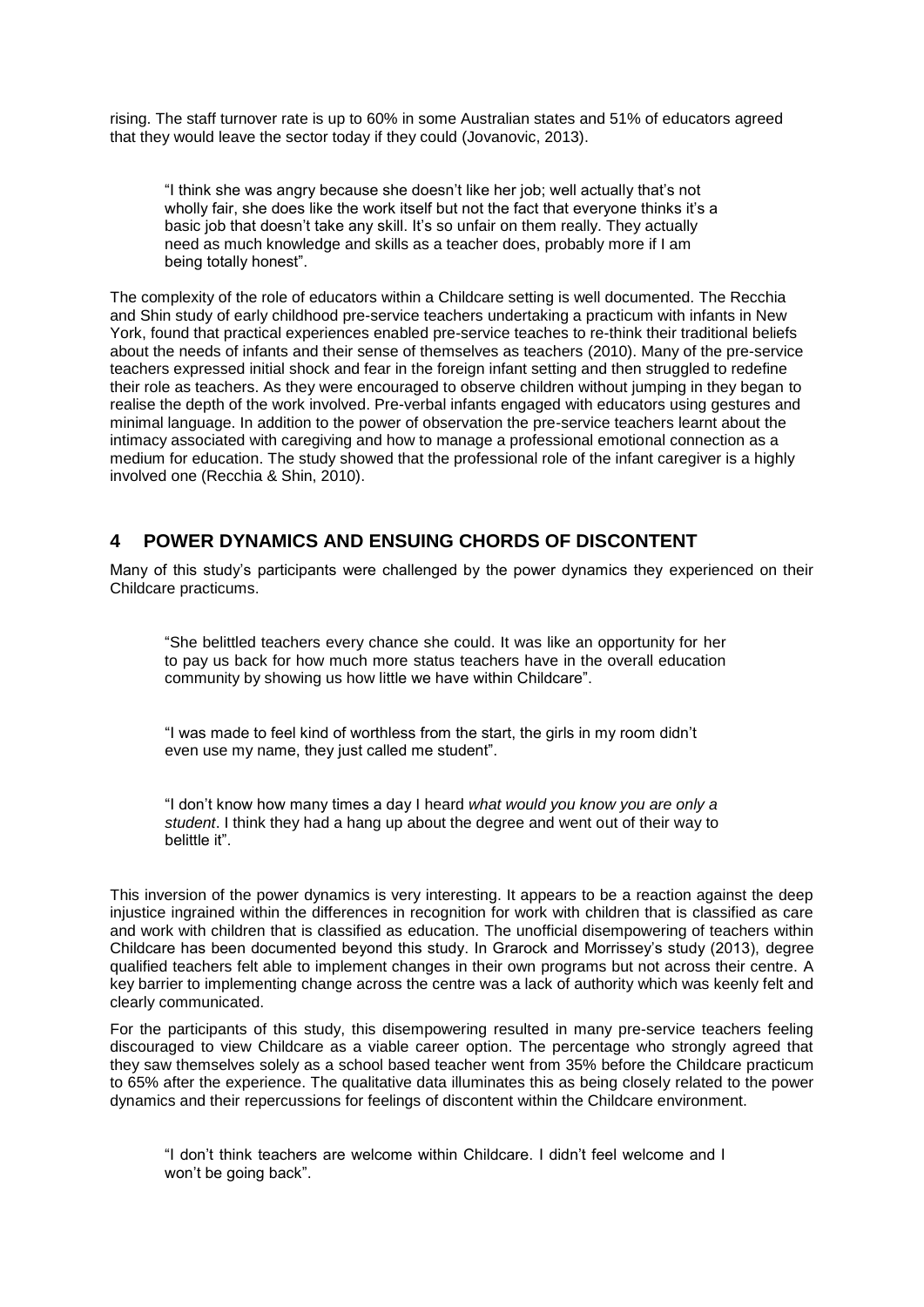"If they don't want me then I don't want them".

The experience and especially, the emotion associated with the experience, has a lasting effect on whether pre-service teachers remain open to a career in Childcare following the Childcare practicum. Where the experience was encouraging and the emotion positive, the connection to Childcare as a viable career option is strengthen; where the experience and emotion are negative, the connection is severed.

"There is no way that I will ever darken Childcare's door again. It is clear to me that I am not wanted within that sector".

"I went in not really knowing if it was something I wanted to do or not, I was made to feel so welcome that I really loved it. I would totally think of it as a future opportunity".

## **5 PROFESSIONAL OPPORTUNITIES, STATUS, PAY AND CONDITIONS; DIFFERENT IN EVERY WAY.**

The main reasons for these conflicts lie within the differences in what is offered to educators depending on whether they fall on the care or education side of the ledger. Despite the research evidencing conjointly the equal importance of both roles (Thorpe, Millear, & Petriwskyj, 2012) and the importance of their integration (O'Connor, McGunnigle, Treasure & Davie, 2014), the practical divide between both groups couldn't be wider. Opportunities for further qualification, professional status, professional recognition, rates of pay and working conditions such as leave arrangements are all considerably higher for teachers than they are for Childcare workers.

"I reckon Childcare is just as important and they do just as much work, so I don't understand why they don't get the same benefits".

Essentially the status, pay and conditions are less for Childcare workers because the training period is substantially less in terms of both time investment and competitive entry. However, when the importance of the task is analysed, this argument is compromised. Holding true to the assumption that it is the children that are most important within the entire Education and Care sector, requires us to acknowledge that the lack of opportunity to up-skill and become degree educated while working as a Childcare worker is one of the main inequalities. Trapping Childcare workers in low paid, low status positions at the same time as requiring degree qualified teachers to be their colleagues is inevitably going to breed discontent and create further division in the sector; a very different outcome to the unification and integration that is at the heart of its design. The quality of children's' experiences in Childcare is well documented to be closely related to the level of qualification of the educator. Educators with higher qualifications are more likely to engage in more sensitive play and interactions with children, bringing greater holistic educational outcomes to the experience (Rouse, Morrissey & Rahimi, 2012). True integration within the sector should empower Childcare workers to seek degree qualification and thereby raise the level of education within each level of each Childcare centre and not merely the micro level at which the teacher is empowered to enact change (Grarock & Morrissey, 2013).

#### **6 THE IMPORTANCE OF ADULT EDUCATOR HARMONY ON THE WELL-BEING OF CHILDREN WITHIN EDUCATION AND CARE SETTINGS**

Occupational stress including burnout, anxiety disorders and depression are common place within Childcare. These disproportional levels are generally attributed to the combination of the work being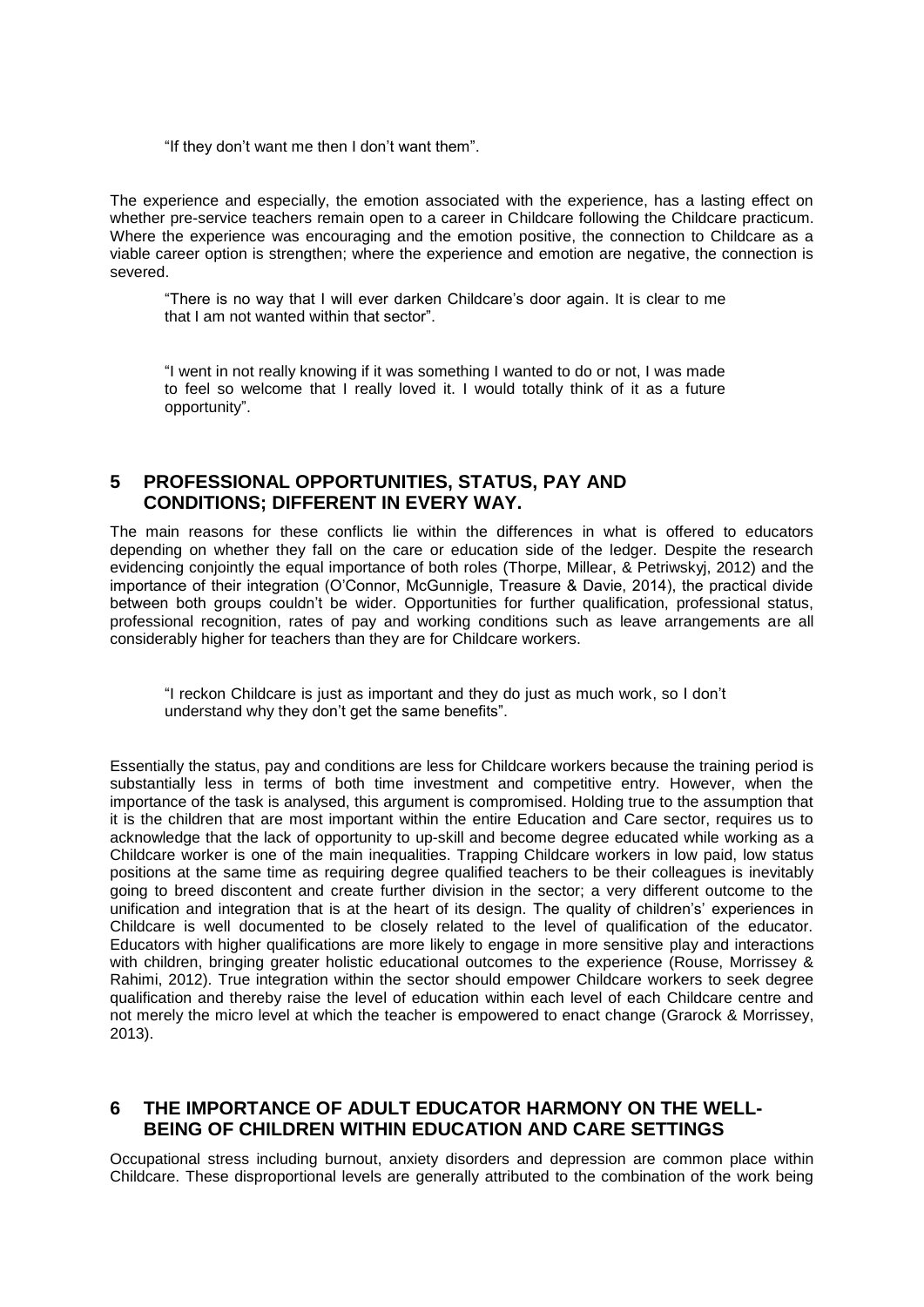both highly demanding and greatly undervalued (Wagner et al., 2013). Adult well-being has a direct impact on child well-being; greater levels of training also lead to more sensitive and positive interactions which result in better holistic educational outcomes for children (Norris, 2010).

Childcare workers have indicated that they lack formal qualifications and would like to improve their skills and knowledge (Javanovic, 2013). The idea of access to training and education to overcome issues in staff retention in Childcare is not a new one but accessibility structures are needed to make it a practical choice for Childcare workers to up-skill to degree level while remaining in employment. European models of flexible Education and Care Degree pathways are available (European Commission, 2013). Supporting the achievement of higher qualifications will undoubtedly bring change within the allocation of status, recognition and eventually pay and conditions. This professionalisation has been trialed within several professions including nursing, social work and even teaching itself. The benefits of professionalisation (through training and qualification) for children are well documented. Supporting individual Childcare workers in their training has been shown to lead to improved work with young children on the floor (Jovanovic, 2013).

Parental fees however, cannot realistically be expected to meet the costs of up-skilling the Childcare workforce and meet the financial demands of the ensuing pay and conditions review. Government investment in the Childcare sector as a true integrated element of education for our youngest children is an absolute necessity. If quality is the true aim of the Australian policy context, then investment in ALL of the educators who work within Childcare is paramount.

# **REFERENCES**

- [1] Australian Children's Education and Care Quality Authority [ACECQA] (2013). The guide to the national quality standard. Retrieved from http://acecqa.gov.au/national-quality-framework/thenational-quality-standard.
- [2] Bowes, J., & Grace, R. (2009). Children, families and communities: Contexts and consequences (3rd ed.). South Melbourne, Vic.: Oxford University Press.
- [3] Council of Australian Governments [COAG]. (2009). Investing in the early years. A national early childhood development strategy. Canberra: Commonwealth of Australia.
- [4] Creswell, J. W. (2014). Research design: Qualitative, quantitative, and mixed methods approaches (4th ed.). California: Sage.
- [5] Currie, J. (2009). Healthy, wealthy and wise: Socio-economic status, poor health in childhood and human capital development. *Journal of Economic Literature 47*(1) p.87–122.
- [6] Department of Education, Employment and Workplace Relations [DEEWR] (2009). *Belonging, being and becoming. The early years learning framework for Australia*. Canberra: Author.
- [7] European Commission (2013). Report from the Commission to the European Parliament, the Council, the European Economic and Social Committee and the Committee of the Regions. Progress on the Barcelona objectives: The development of childcare facilities for young children in Europe with a view to sustainable and inclusive growth. Luxembourg: Publications Office of the European Union.
- [8] Gordon, J., O'Toole, L., & Whitman, C. (2008). A sense of belonging as part of children's wellbeing. Early Childhood Matters Vol 11
- [9] Grarock, M., & Morrissey, A. (2013). Teachers' perceptions of their abilities to be educational leaders in Victorian childcare settings. *Australasian Journal of Early Childhood, 38*(2), 4-12.
- [10] Jovanovic, J. (2013). Retaining early childcare educators. *Gender, Work & Organization, 20*(5), 528-544. doi:10.1111/j.1468-0432.2012.00602.x
- [11]Heckman, J. (2007). The economics, technology and neuroscience of human capability formation. *Discussion Paper No. 2875*. Bonn, Germany: Institute for the Study of Labor (IZA).
- [12] McCain, M., Mustard, F., & Shanke, S. (2007). Early years study 2: Putting science into action. Toronto, CA: Council for Early Childhood Development.